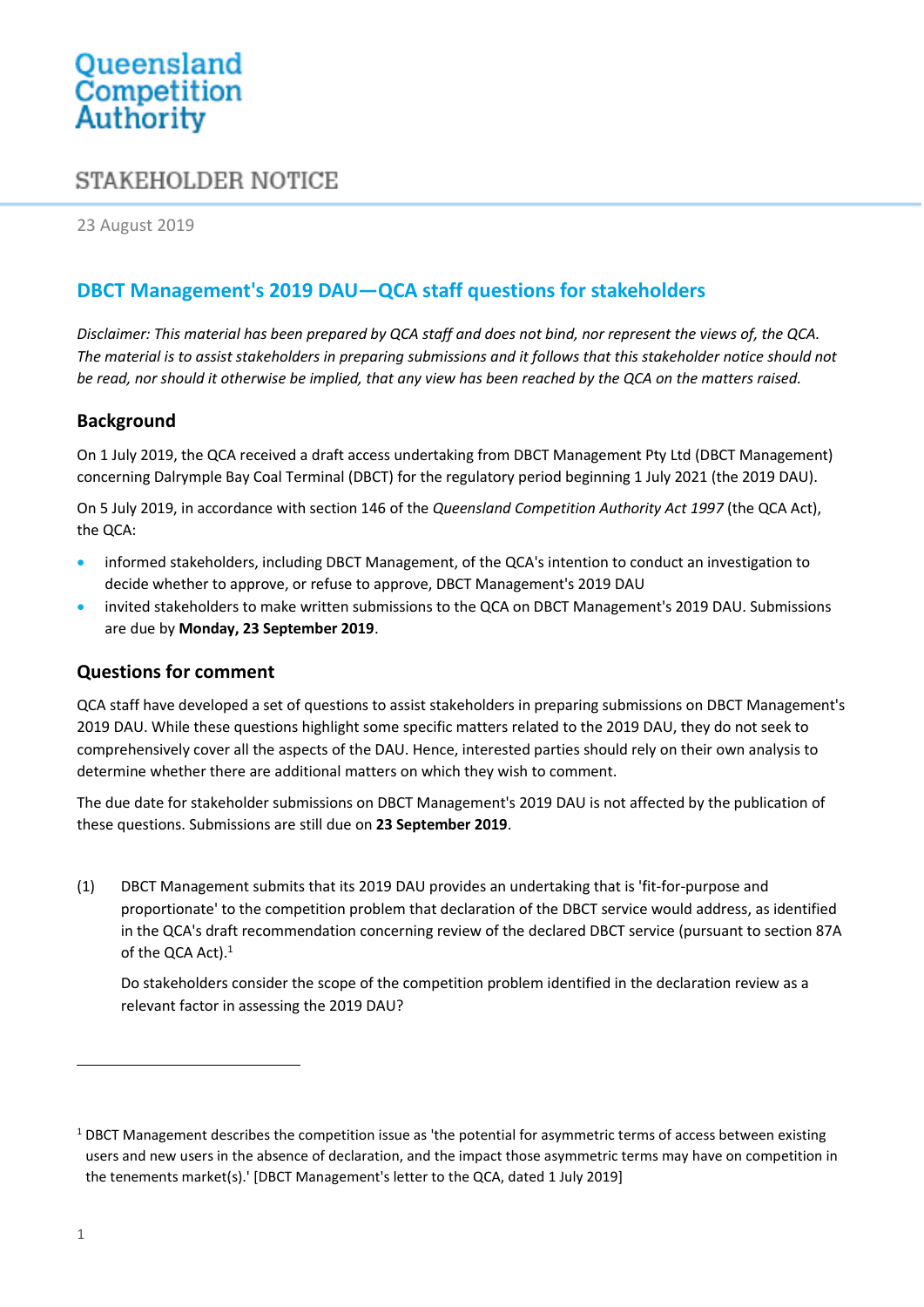- (2) DBCT Management's 2019 DAU replaces the prescribed terminal infrastructure charge (TIC) that is in the 2017 access undertaking with a negotiate/arbitrate framework for determining access charges.
	- (a) Do stakeholders consider this framework will allow access seekers to obtain access in an effective and timely manner?
	- (b) Would any additional features be needed to ensure that the negotiate/arbitrate framework could work effectively?
- (3) DBCT Management submits that the 2019 DAU would ensure that access seekers are provided with an appropriate level of information to enable them to negotiate from an informed position—the 2019 DAU (section 5.2(c)(2)) provides that an access seeker may request from DBCT Management the information set out in section 101(2) of the QCA Act. DBCT Management must provide the information within 10 business days of receiving a request.
	- (a) Do stakeholders consider that provision of this information by DBCT Management will allow access seekers to negotiate for access from a sufficiently informed position?
	- (b) If not, what additional information requirements may be needed to support effective negotiation?
- (4) DBCT Management's 2019 DAU provides for disputes regarding access charges to be determined by arbitration by the QCA. In any such arbitration, DBCT Management submits that the QCA must have regard to 'the TIC that would be agreed between a willing but not anxious buyer and a willing but not anxious seller of coal handling services for mines within a geographic boundary drawn so as to include all mines that have acquired, currently acquire or may acquire coal handling services supplied at the Port of Hay Point.'<sup>2</sup>

Do stakeholders consider that having regard to this 'willing but not anxious buyer and seller' concept is appropriate in an arbitration?

(5) The 2019 DAU provides that, in an arbitration, the QCA must have regard to the types of services provided to the access seeker as a factor in determining the TIC. DBCT Management submits that the Integrated Logistics Company (ILC) has indicated its willingness to assist in modelling the impacts on terminal efficiency resulting from specific user service requests.

Do stakeholders consider that the modelling resulting from specific user service requests and the engagement of ILC would be appropriate?

- (6) The 2019 DAU also provides that, in an arbitration, the QCA must have regard to 'any other TIC agreed between [DBCT Management] and a different Access Holder for a similar service level.'<sup>3</sup>
	- (a) Would an access seeker have sufficient information about the level and build-up of such 'other TIC' to be able to effectively negotiate access and/or participate in an arbitration process? If not, what other information would be required to enable them to do so?
	- (b) Would there need to be specific processes for access seekers to gain access to this information?
	- (c) Do stakeholders have any concerns regarding the provision of such information to access seekers, and if so, how might such concerns be addressed?
- (7) The negotiate/arbitrate framework contained in DBCT Management's 2019 DAU may have the potential to lead to an increase in the number of access disputes that the QCA needs to arbitrate. If such disputes are

 $\overline{a}$ 

<sup>2</sup> DBCT Management, *DBCT 2019 draft access undertaking*, explanatory submission, July 2019, p. 42.

<sup>3</sup> DBCT Management, *DBCT 2019 draft access undertaking,* explanatory submission, July 2019, p. 54.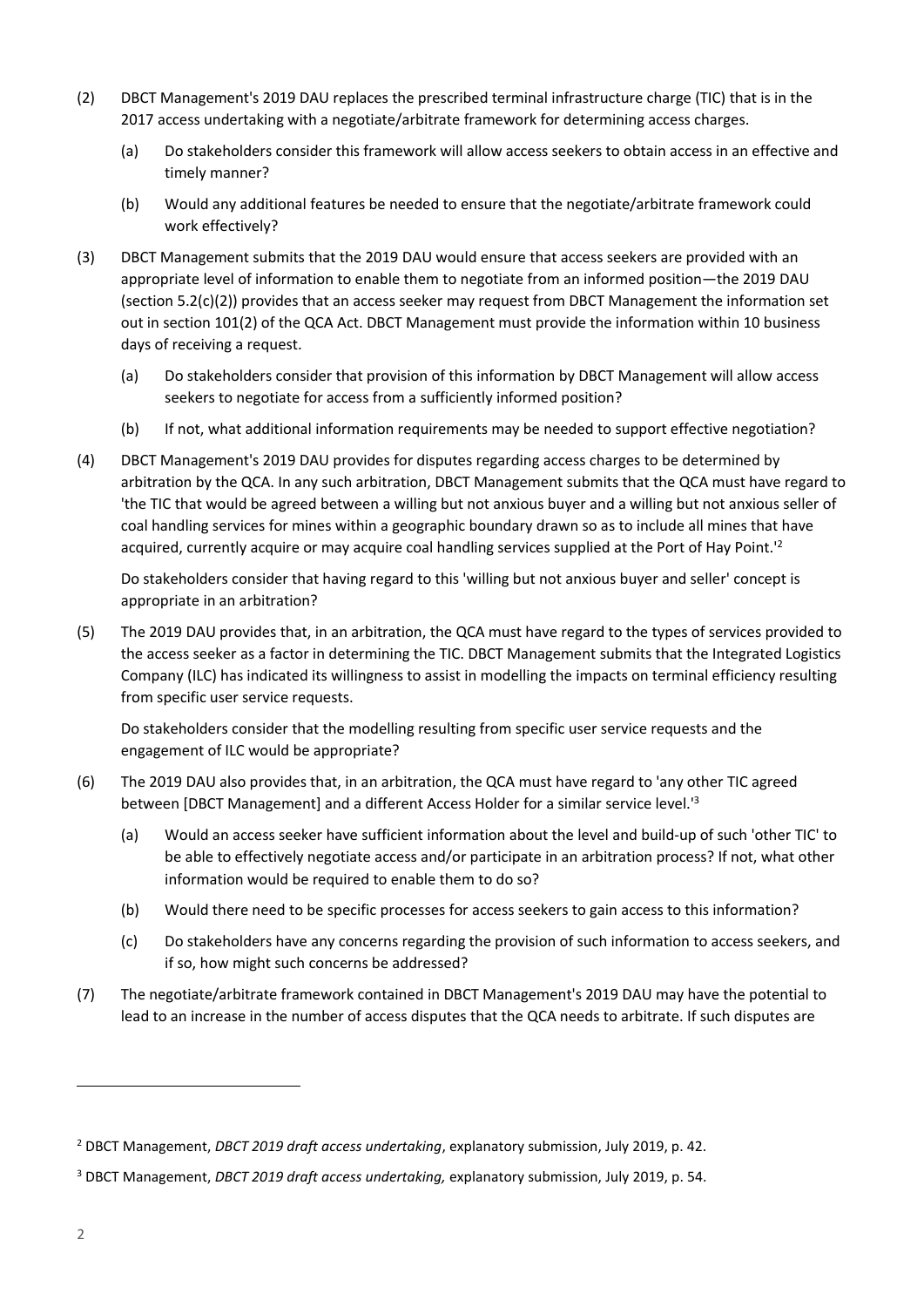referred to the QCA for arbitration, the QCA will not be able to reach any determinations that are contrary to the provisions of an approved access undertaking.

Do stakeholders consider that any provisions in the 2019 DAU would inhibit the QCA in making appropriate arbitration determinations?

(8) DBCT Management observed that the negotiate/arbitrate model for determining access prices is an accepted approach in access undertakings in Australia. In this context, DBCT Management referred to acceptance by the Australian Competition and Consumer Commission (ACCC) of access undertakings for wheat export terminals and to the form of 'light-handed' regulation applied to some covered pipelines under the National Gas Law.

DBCT Management also referred to the Productivity Commission's draft report on the review of the economic regulation of Australian airports, and noted that the Commission has proposed to reject submissions from airlines and the ACCC that recommend the existing regime be replaced by a more interventionist approach.

- (a) Do stakeholders agree that the negotiate/arbitrate model for determining access prices is an accepted approach in access undertakings in Australia?
- (b) Do stakeholders consider that the acceptance and operation of these regulatory frameworks for wheat export terminals and some covered gas pipelines are relevant to the assessment of DBCT Management's 2019 DAU?
- (c) Do stakeholders consider that the regulatory regime for Australian airports (and the Productivity Commission's review) are relevant to the assessment of DBCT Management's 2019 DAU?
- (9) DBCT Management submits that when commencing negotiation with access seekers, it will offer a base tariff, plus tariffs for additional services. It clarified that it provides additional services to users above the standard service of handling coal, and that users require distinct combinations of services and value those combinations differently to each other.
	- (a) Do stakeholders consider DBCT Management's concept of a base tariff (that is, one that 'maximises throughput efficiency of the terminal' 4 ) appropriate?
	- (b) Do stakeholders consider DBCT Management's description of the base tariff (as described in paragraph 203 of its explanatory submission) appropriate?
	- (c) Do stakeholders consider it commercially reasonable to identify additional services at DBCT, and value those services separately to the standard service of handling coal?
	- (d) Should any of the additional services identified by DBCT Management (e.g. coal blending opportunities) be considered as part of the core coal handling service at DBCT?
- (10) DBCT Management submits that existing users are fully protected by existing user agreements, including in the absence of an access undertaking.<sup>5</sup>

Do stakeholders agree that existing users would be fully protected under the terms of existing user agreements alone?

(11) DBCT Management said that to facilitate negotiations during the 2019 DAU process and inform related discussions, its consultant GHD has developed a rehabilitation plan consistent with the requirements of the

 $\overline{a}$ 

<sup>4</sup> DBCT Management*, DBCT 2019 draft access undertaking*, explanatory submission, July 2019, p. 44.

<sup>5</sup> DBCT Management, *DBCT 2019 draft access undertaking*, explanatory submission, July 2019, p. 19.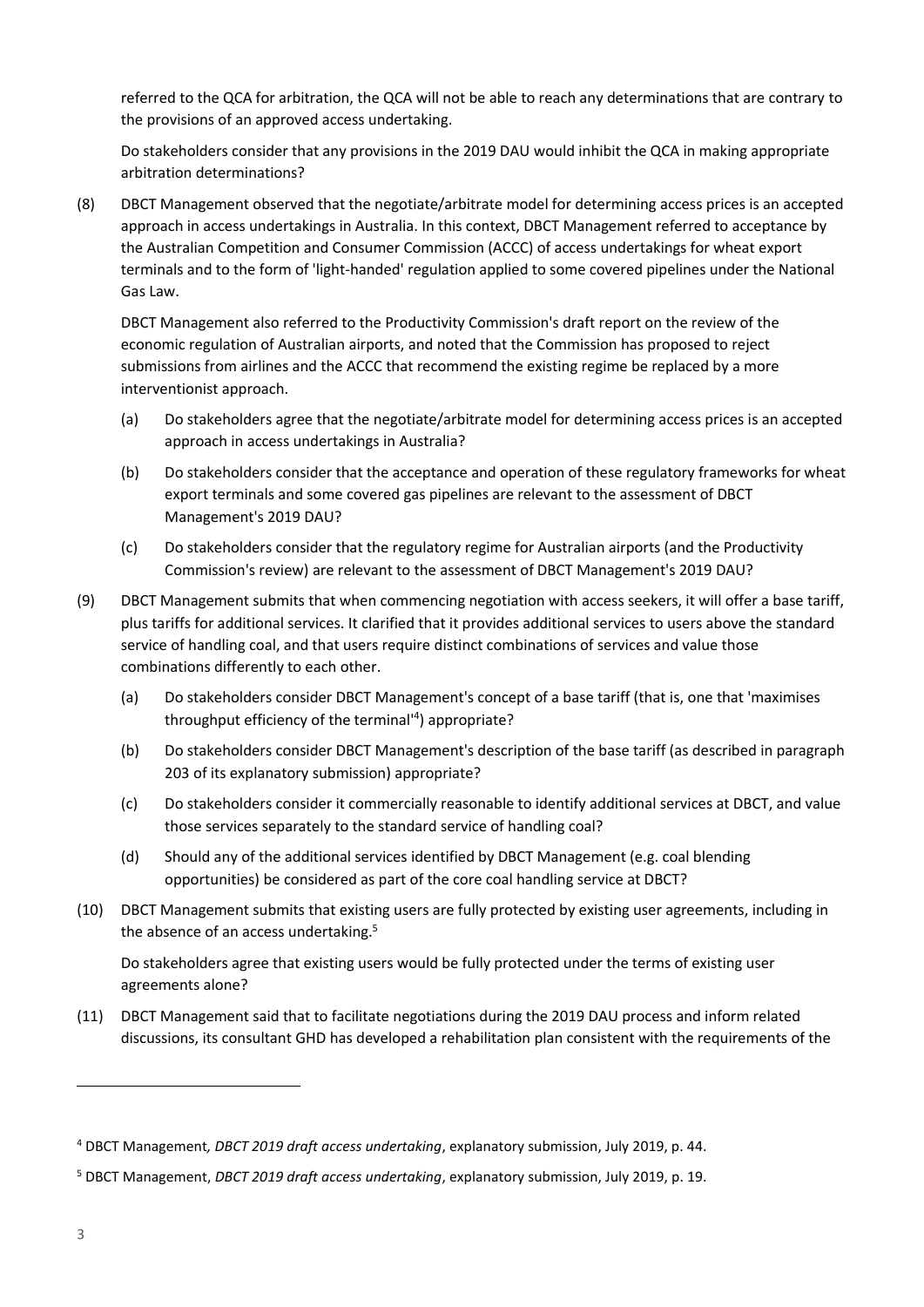Port Services Agreement. DBCT Management said it does not propose a process or specific value for the remediation allowance, but considers the detailed rehabilitation plan should inform price negotiations and any arbitration of a dispute regarding price.

- (a) Should the QCA formally review the rehabilitation plan as part of its assessment of the 2019 DAU?
- (b) Do stakeholders consider DBCT Management's proposal for the rehabilitation plan to inform price negotiations and any arbitrations of disputes to be reasonable?
- (12) DBCT Management indicated that the non-price terms in the 2019 DAU are similar to those in the 2017 access undertaking, but with some amendments.

Do stakeholders consider that the non-price terms proposed by DBCT Management in the 2019 DAU are appropriate?